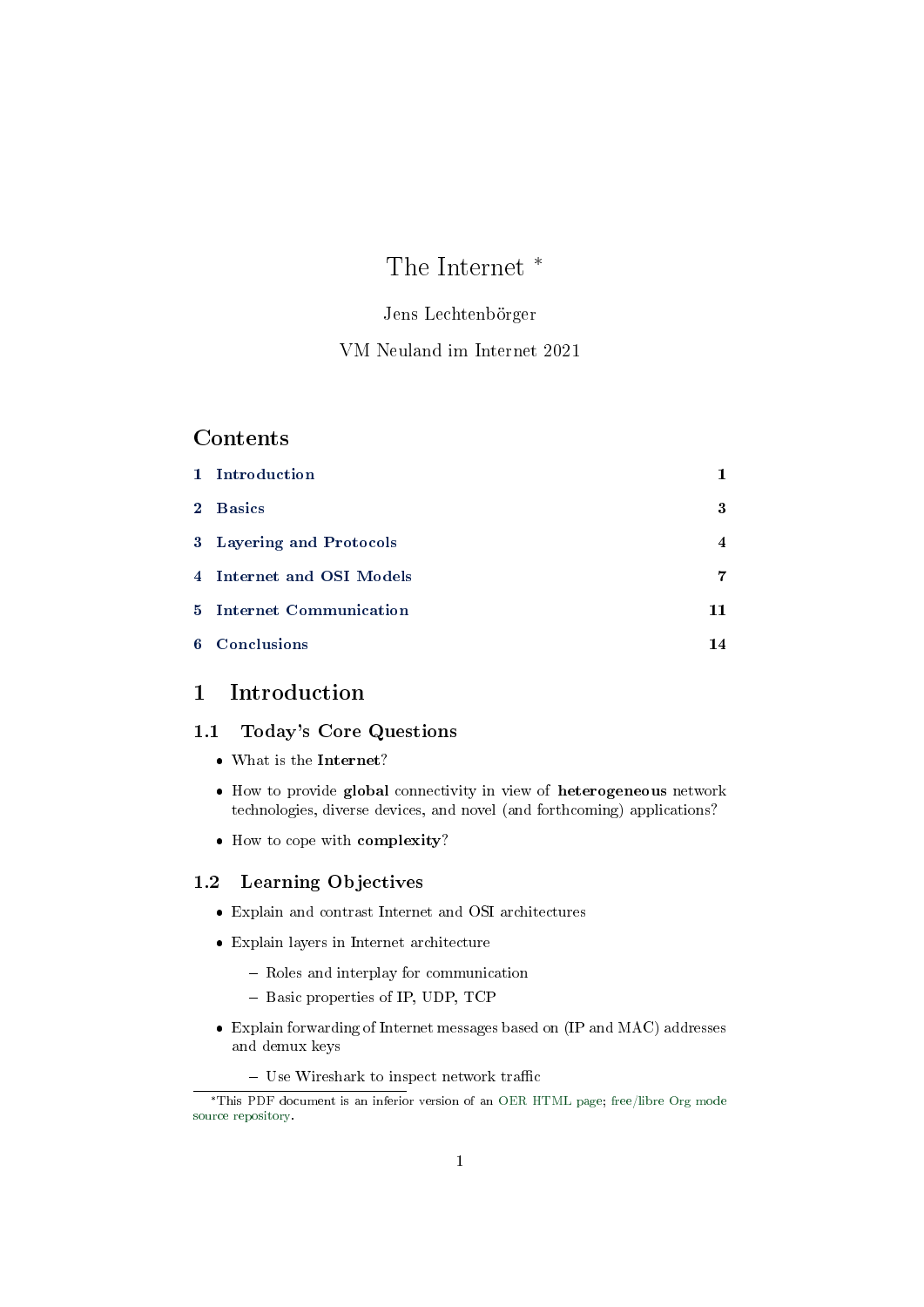### 1.3 General Importance of Internet

- The Internet is everywhere
	- Decentralized, heterogeneous, evolving



Figure 1: "Internet of Things" by [Wilgengebroed on Flickr](https://www.flickr.com/photos/wilgengebroed/) under [CC BY 2.0;](https://creativecommons.org/licenses/by/2.0/) from [Wikimedia Commons](https://commons.wikimedia.org/wiki/File:Internet_of_Things.jpg)

- Variety of applications
- Variety of physical networks and devices
	- \* [Cloud computing,](https://en.wikipedia.org/wiki/Cloud_computing) browser as access device
- IT permeates our life
	- $-$  [Internet of Things](https://en.wikipedia.org/wiki/Internet_of_things) (IoT)
	- From smart devices to smart cities
- How does that really work?
	- Complexity? Functionality?
	- Security? Privacy?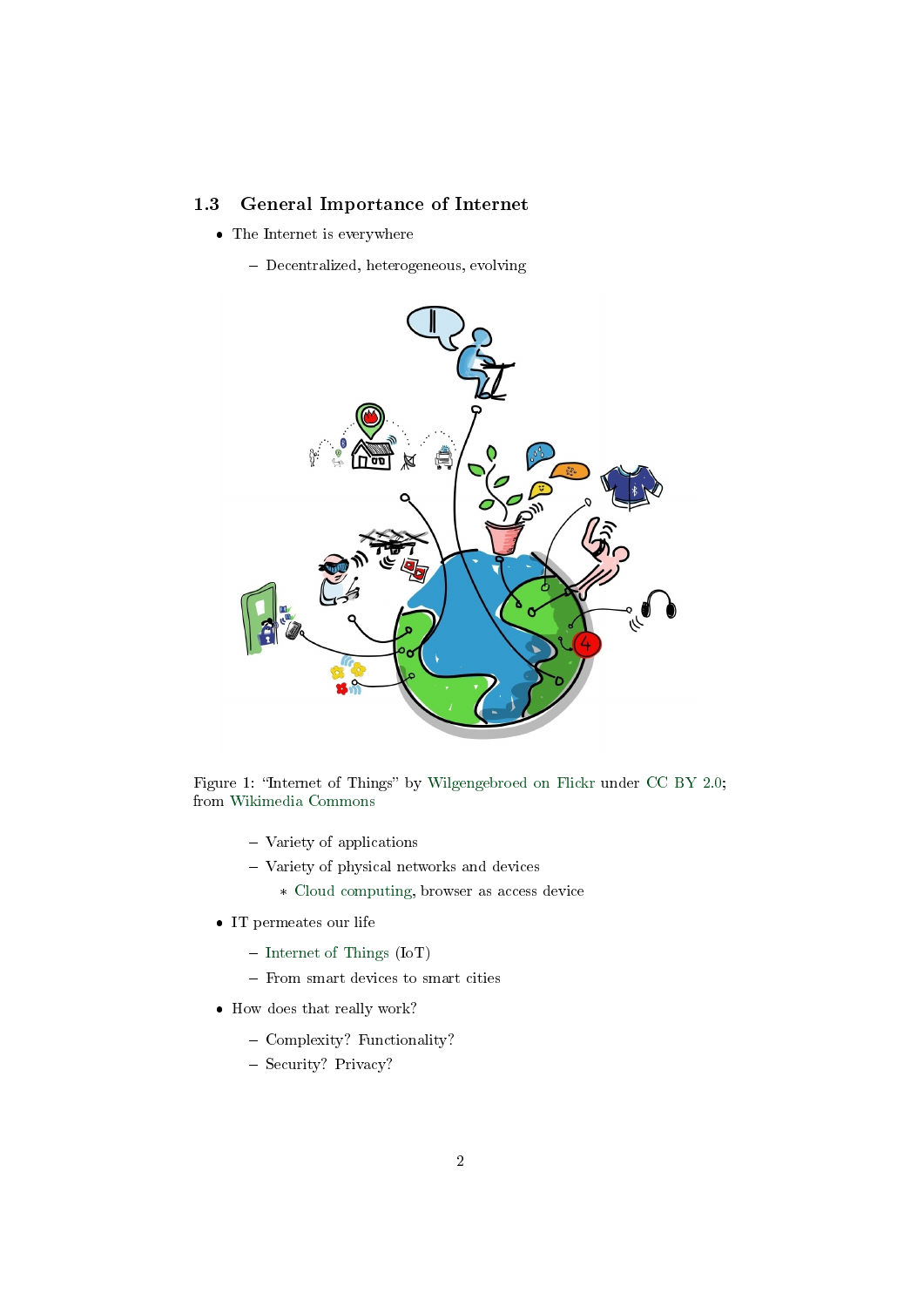## <span id="page-2-0"></span>2 Basics

### 2.1 (Computer) Networks

[\[PD11\]](#page-14-0): A network can be defined recursively as

- two or more nodes/devices/hosts connected by a link or two or more networks connected by one or more nodes (with necessary links)
	- $-$  (e.g., copper, fibre, nothing) (e.g., gateway, router)



Figure 2: [Figure](https://gitlab.com/oer/figures/blob/master/DS/network-link.png) under [CC0 1.0](https://creativecommons.org/publicdomain/zero/1.0/)

Figure 3: [Figure](https://gitlab.com/oer/figures/blob/master/DS/network-nodes.png) under [CC0 1.0](https://creativecommons.org/publicdomain/zero/1.0/)

Networks can be dened recursively as shown here. An elementary network on the left is an example of a so-called Local Area Network (LAN), although LAN is not a term with a well-defined meaning. For example, your LAN at home (if you've got one) may intuitively be understood as the network consisting of your household's locally connected devices and may contain several links.

A network of networks as shown on the right is also called internetwork. The Internet (spelled with a capital  $T$ ) is a special internetwork.

#### 2.1.1 On Routers

- Previous slide mentions **routers** as nodes that connect networks
	- One example: router at home that connects home network to [ISP's](https://en.wikipedia.org/wiki/Internet_service_provider) network
	- Other example: router that connects "large" networks at backbone of Internet
		- \* Independently managed networks are called [autonomous systems](https://en.wikipedia.org/wiki/Autonomous_system_(Internet))
			- · E.g., networks of the University of Münster are part of an autonomous system run by [Deutsches Forschungsnetz](https://www.dfn.de/)
		- \* Routers exchange information about reachable networks with protocols such as [BGP](https://en.wikipedia.org/wiki/Border_Gateway_Protocol)

#### 2.2 Internet vs Web

- The [Internet](https://en.wikipedia.org/wiki/Internet) is a network of networks
	- Connectivity for heterogeneous devices
	- Various **protocols**, some details on [later slide](#page-8-0)
		- \* IPv4 and IPv6 to send messages between devices on the Internet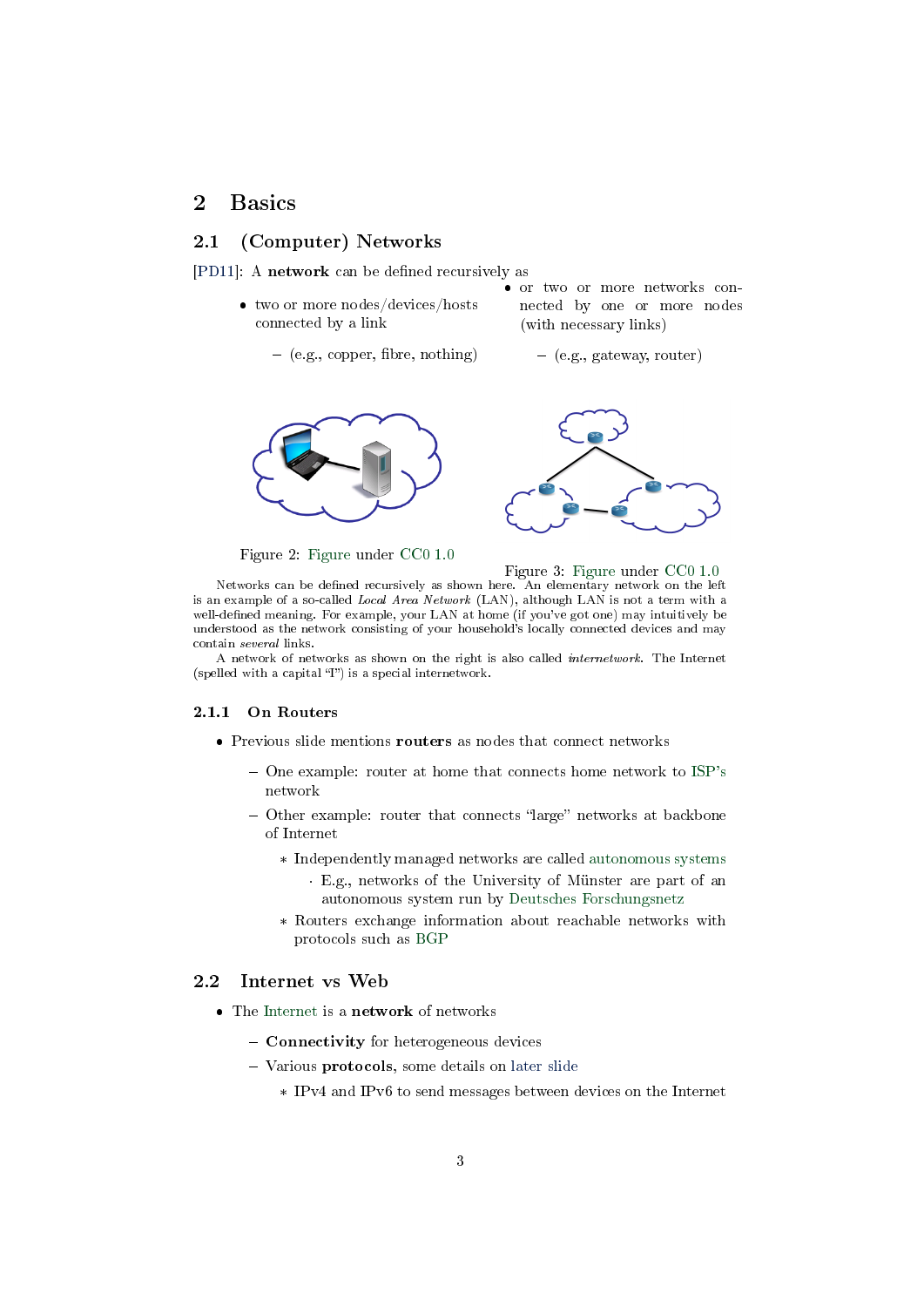- \* TCP and UDP to send messages between processes on Internet devices
	- · (E.g., process of Web browser talks with remote process of Web server)
	- · TCP: Reliable full-duplex byte streams
	- · UDP: Unreliable message transfer
- The Web is an application using the Internet
	- Clients and servers talking  $HTTP$  over TCP/IP
		- \* E.g., GET requests asking for HTML pages [\(separate presenta](https://oer.gitlab.io/oer-courses/cacs/Web-and-E-Mail.html)[tion\)](https://oer.gitlab.io/oer-courses/cacs/Web-and-E-Mail.html)
		- \* Web servers provide resources to Web clients (browsers, apps)
- Internet and Web are and contain [DSs](https://oer.gitlab.io/oer-courses/cacs/Distributed-Systems-Introduction.html)

#### 2.3 Heterogeneity

- Internet is network of networks
- Potentially each network with
	- $-$  independent administrative control
	- different applications and protocols
	- different performance and security requirements
	- $-$  different technologies (fiber, copper, wired, wireless)
	- different hardware and operating systems
- How to overcome heterogeneity?

## <span id="page-3-0"></span>3 Layering and Protocols

## 3.1 Layering

General technique in Software Engineering and Information Systems

- Use abstractions to hide complexity
	- Abstractions naturally lead to layering
	- **Alternative** abstractions at each layer
		- \* Abstractions specified by standards/protocols/APIs
- Thus, problem at hand is decomposed into manageable components
	- Design becomes (more) modular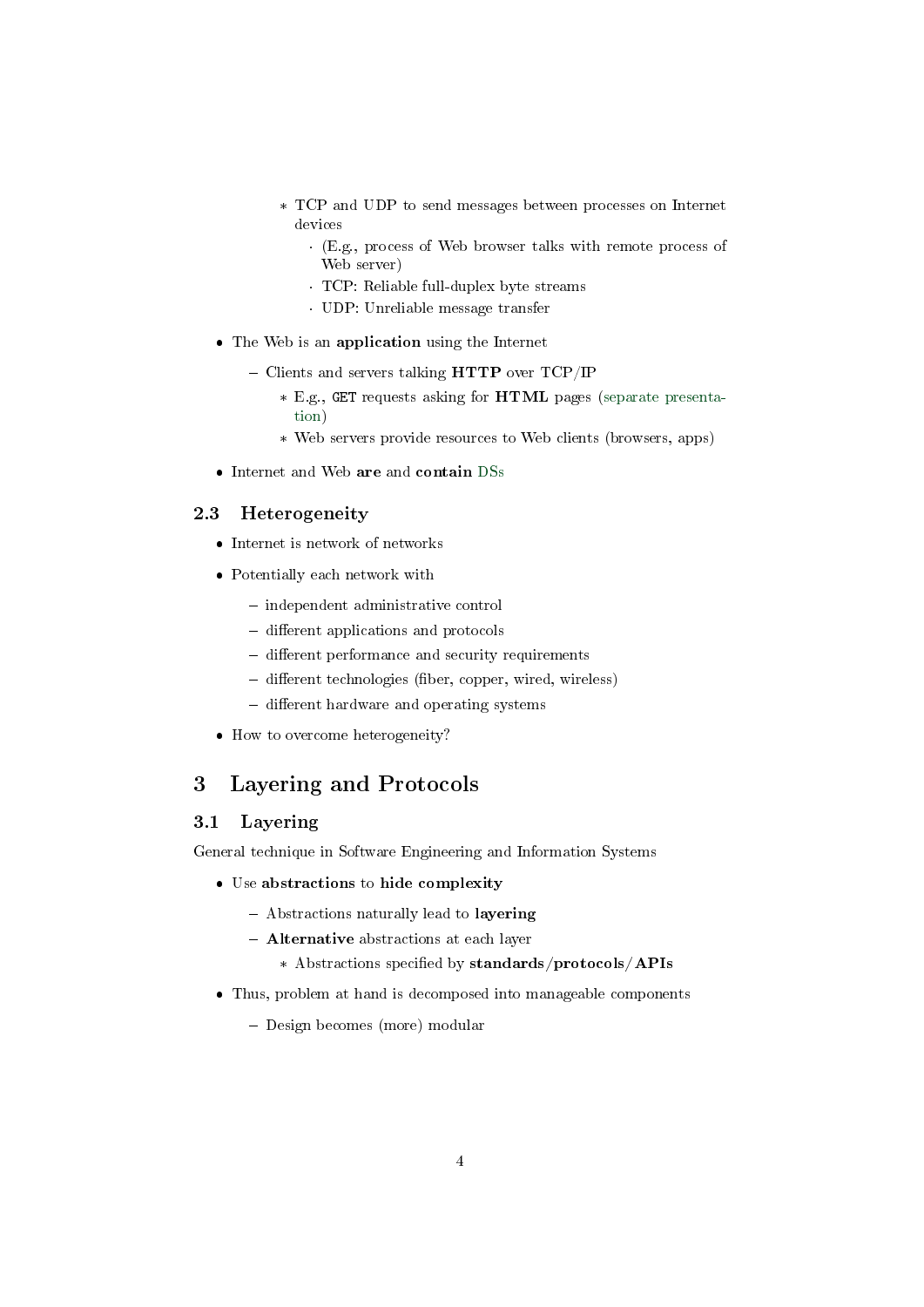#### 3.2 Network Models/Architectures

- Models frequently have different layers of abstraction
	- Goal of layering: Reduce complexity
		- \* Each layer offers services to higher layers · Semantics: What does the layer do?
		- \* Layer interface defines how to access its services from higher layers
			- · Parameters and results
			- · Implementation details are hidden
			- · (Think of class with interface describing method signatures while code is hidden)
- Peer entities, located at same layer on different machines, communicate with each other
	- Protocols describe rules and conventions of communication
		- \* E.g., message formats, sequencing of events
- Network architecture  $=$  set of layers and protocols

(Based on: [\[Tan02\]](#page-14-1))

#### 3.3 Protocol Layers

Each protocol instance talks virtually to its peer



Figure 4: "Layered Communication in OSI Model" by [Runtux](https://commons.wikimedia.org/wiki/User:Runtux) under [Public](https://en.wikipedia.org/wiki/Public_domain) [domain;](https://en.wikipedia.org/wiki/Public_domain) from [Wikimedia Commons](https://commons.wikimedia.org/wiki/File:OSI-model-Communication.svg)

- E.g., HTTP GET request from Web browser to Web server
- Each layer communicates only by using the one below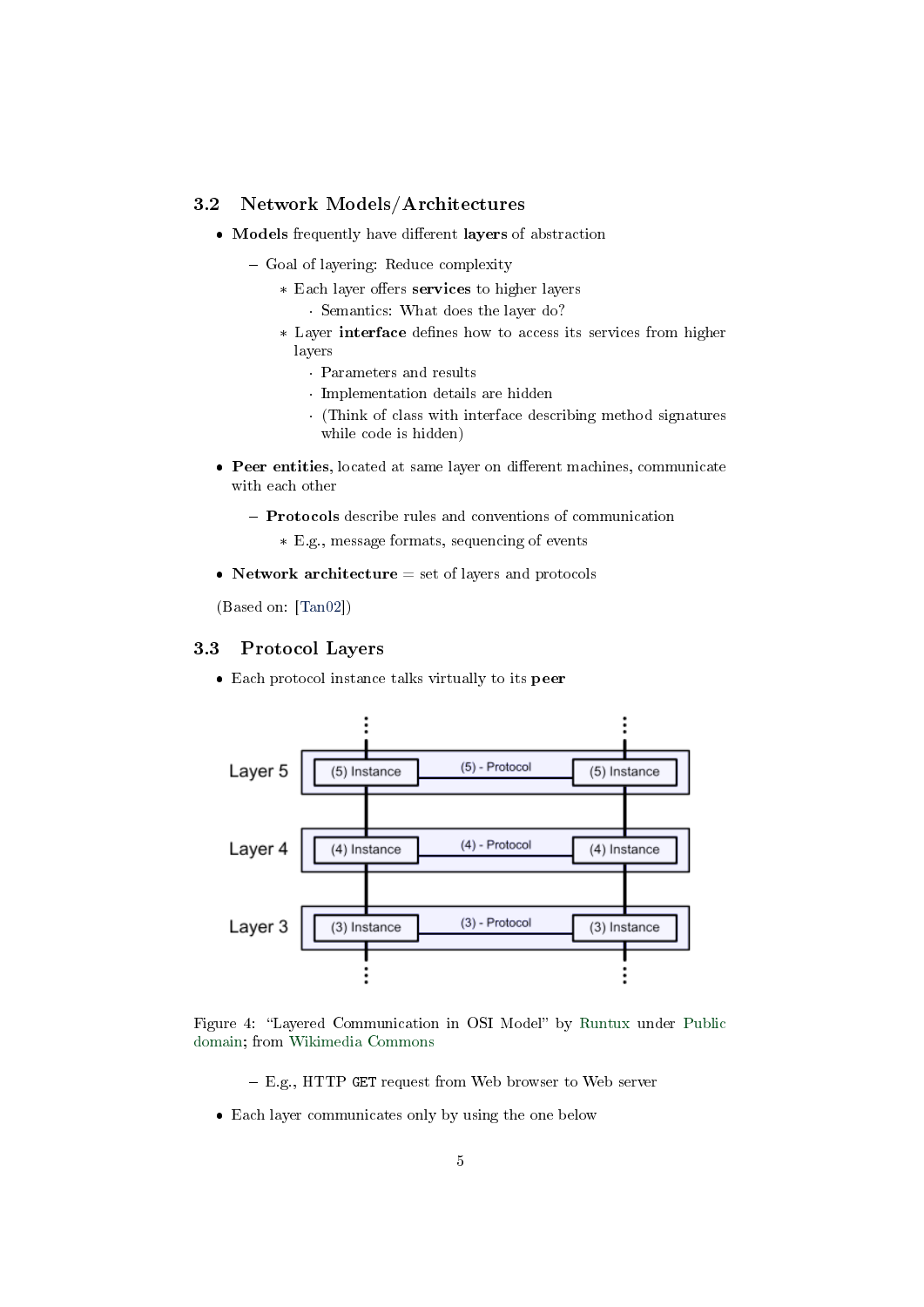- E.g., Web browser asks lower layer to transmit GET request to Web server
- Lower layer service accessed by an interface
- At bottom, messages are carried by the medium

(Based on: [\[Tan02\]](#page-14-1))

## 3.4 Famous Models/Architectures

- ISO OSI Reference Model
	- Mostly a model, describes what each layer should do
		- \* But no specification of services and protocols (thus, no real architecture)
	- Predates real systems/networks
- TCP/IP Reference Model
	- Originally, no clear distinction between services, interfaces, and protocols
		- \* Instead, focus on protocols
	- Model a la OSI as afterthought

(Based on: [\[Tan02\]](#page-14-1))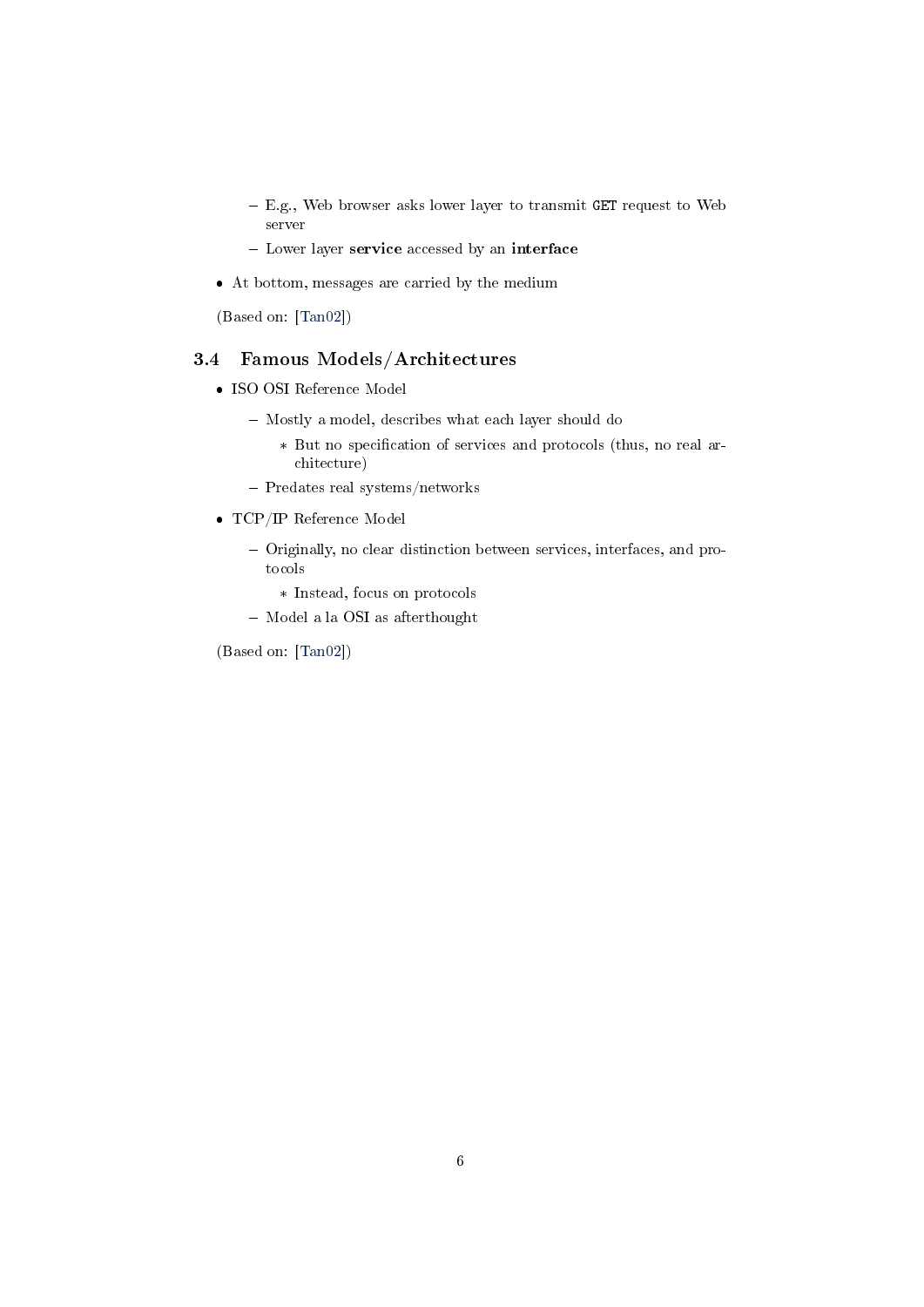## <span id="page-6-0"></span>4 Internet and OSI Models

### 4.1 OSI Reference Model

- International standard
	- Seven layer model to connect different systems
		- \* Media Layers
			- 1. Sends bits as signals
			- 2. Sends frames of information
			- 3. Sends packets from source host over multiple links to destination host
		- \* Host layers
			- 4. Provides end-to-end delivery
			- 5. Manages task dialogs



- 6. Converts different representations Figure 5: "OSI Model" by Offnfopt un-func- der [CC0 1.0;](https://creativecommons.org/publicdomain/zero/1.0/) from [Wikimedia Com-](https://commons.wikimedia.org/wiki/File:OSI_Model_v1.svg)
- 7. Provides functions needed by [mons](https://commons.wikimedia.org/wiki/File:OSI_Model_v1.svg) users/applications

#### <span id="page-6-1"></span>4.1.1 Drawing for OSI Model

Warning! External figure not included: "Networking layers" (C) 2016 Julia Evans, all rights reserved from [julia's drawings.](https://drawings.jvns.ca/layers/) Displayed here with personal permission.

(See HTML presentation instead.)

#### <span id="page-6-2"></span>4.1.2 Where are Top and Bottom?

- In layered architectures, lower layers represent more technical details while higher layers abstract away details
	- $E.g.,$  in the OSI model the top layer (7) is the application layer, which does not care about technical communication details
- The [previous drawing](#page-6-1) does not follow that convention when showing layers, but implicitly assumes it anyways (layer 3 "ignores layers 4 and above")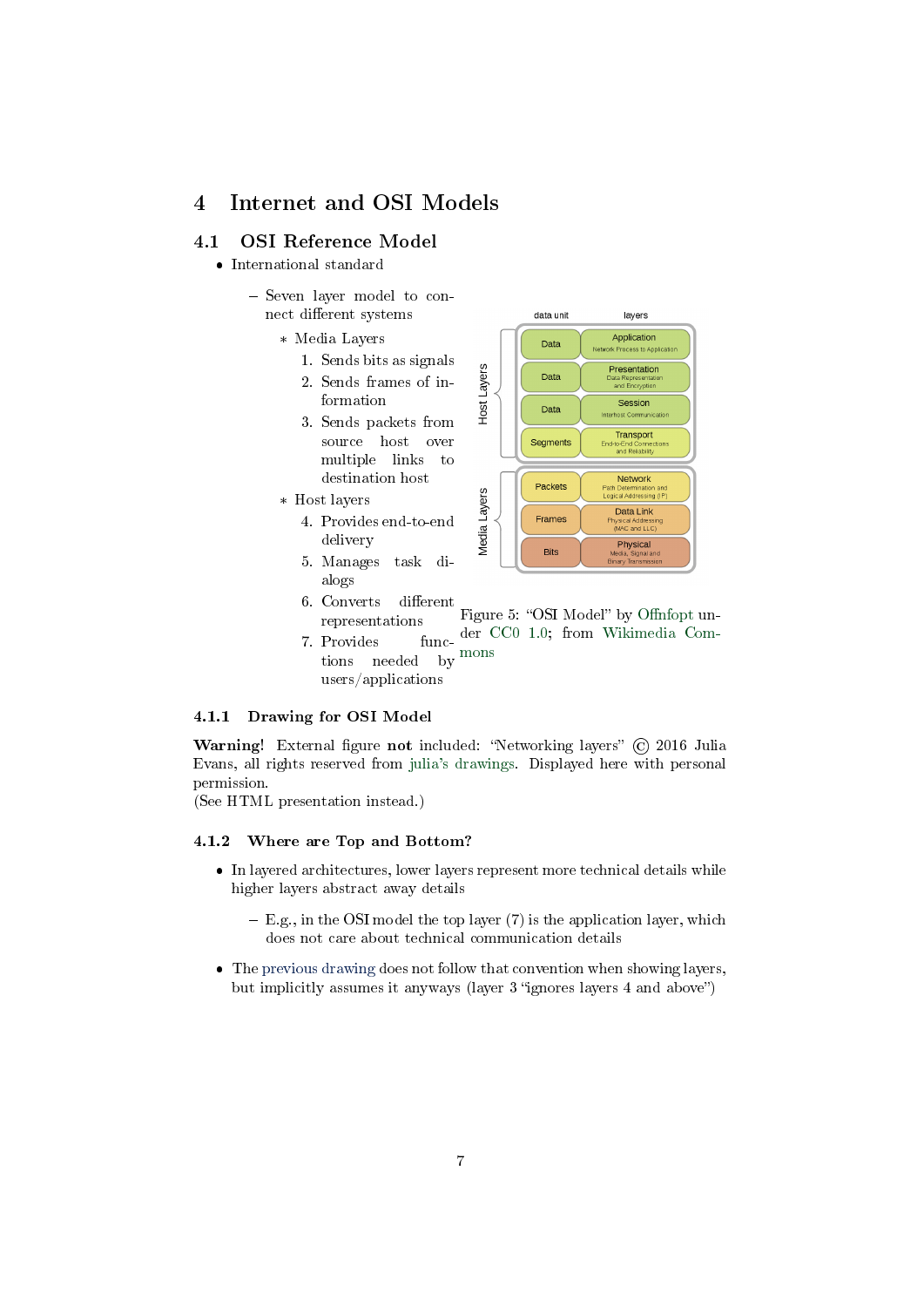#### 4.2 OSI Model on Internet

- Internet architecture involves following subset of OSI layers
- Application layer
	- \* E.g., Web (HTTP), e-mail (SMTP), naming (DNS)
	- \* (Presentation and session omitted; part of application protocols)
	- Transport layer
		- \* E.g., TCP, UDP
	- Network layer
- Figure 6: "OSI Model" by Offnfopt under [CC0](https://creativecommons.org/publicdomain/zero/1.0/) [1.0;](https://creativecommons.org/publicdomain/zero/1.0/) from [Wikimedia](https://commons.wikimedia.org/wiki/File:OSI_Model_v1.svg) [Commons](https://commons.wikimedia.org/wiki/File:OSI_Model_v1.svg)

ata Link

Host Layers

Layers

Media I

- \* Unifying standard: Internet Protocol (IP; v4, v6)
- \* Everything over IP, IP over everything
- Data link layer
	- \* E.g., Ethernet, WiFi, cellular phone network, satellite link

#### 4.3 Internet Standards

- Defined by [Internet Engineering Task Force](https://www.ietf.org/) (IETF)
	- [Current list](https://www.rfc-editor.org/standards)
- $\bullet$  Each standard specified by set of RFCs (Requests For Comments)
	- $-$  But not every RFC is a standard, e.g., [April fool's day](https://en.wikipedia.org/wiki/April_Fools)
	- Statuses: Informational, Experimental, Best Current Practice, Standards Track, Historic
	- Community process
		- \* Everyone may submit Internet Draft; typically, produced by IETF working groups
		- \* Afterwards peer reviewing; eventually, publication as RFC
		- \* David Clark: [We reject kings, presidents and voting. We believe](https://www.ietf.org/tao.html) [in rough consensus and running code.](https://www.ietf.org/tao.html)

### 4.3.1 Internet Architecture

 $\bullet$  "Hourglass design"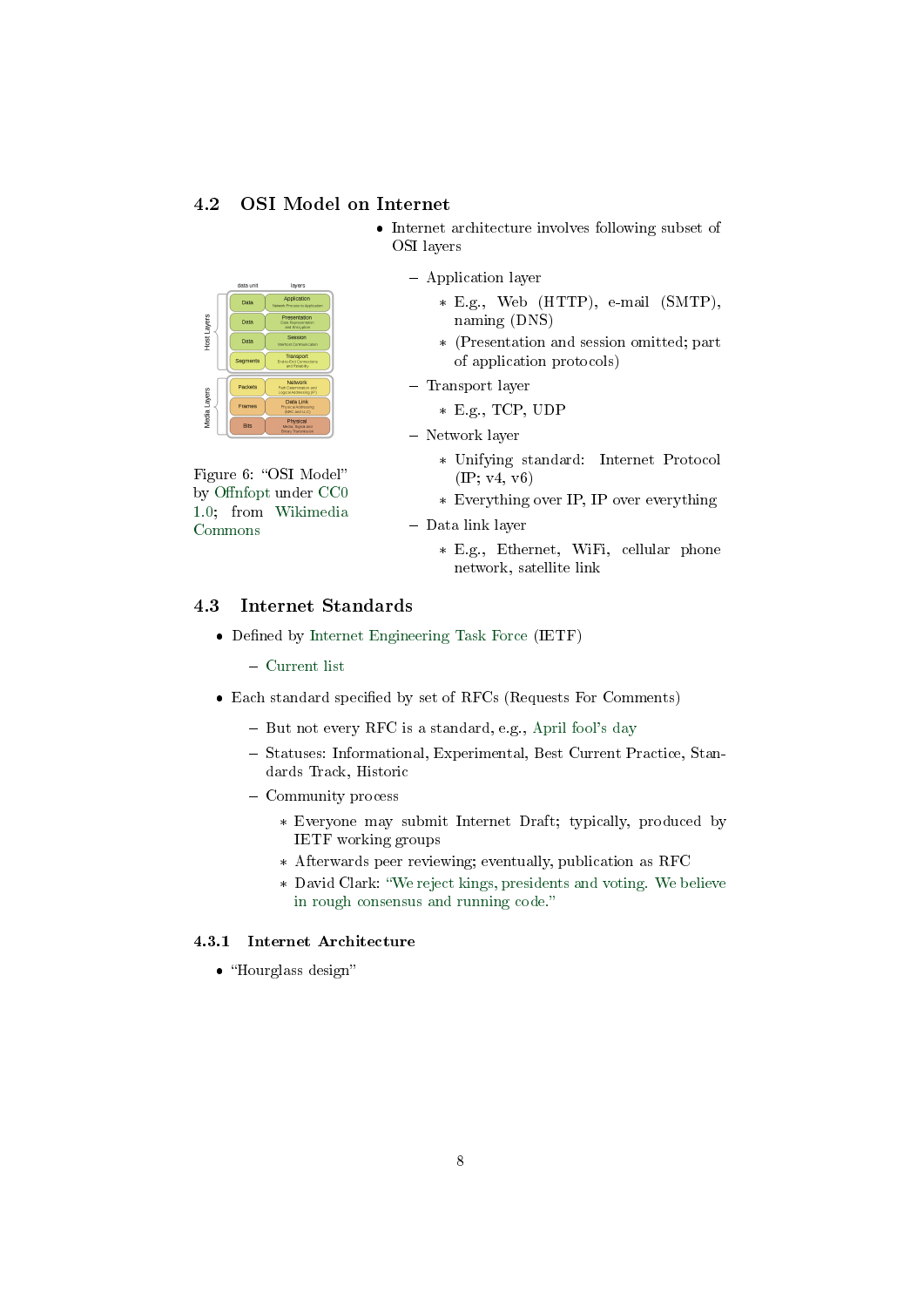

Figure 7: Internet Architecture with narrow waist

- IP is focal point
	- $-$  "Narrow waist"  $\,$
	- Application independent!
		- \* Everything over IP
	- Network independent!
		- \* IP over everything

#### <span id="page-8-0"></span>4.3.2 IP, UDP, and TCP

- [IP](https://en.wikipedia.org/wiki/Internet_Protocol) (Internet protocol)
	- Offers best-effort host-to-host connectivity
		- \* Best effort: Try once, no effort to recover from transmission errors
		- \* Connection-less delivery of datagrams
- Transport layer alternatives
	- [UDP](https://en.wikipedia.org/wiki/User_Datagram_Protocol) (User Datagram Protocol)
		- \* Extends IP towards best-effort application-to-application connectivity
			- · Ports identify applications/processes (e.g., 53 for DNS)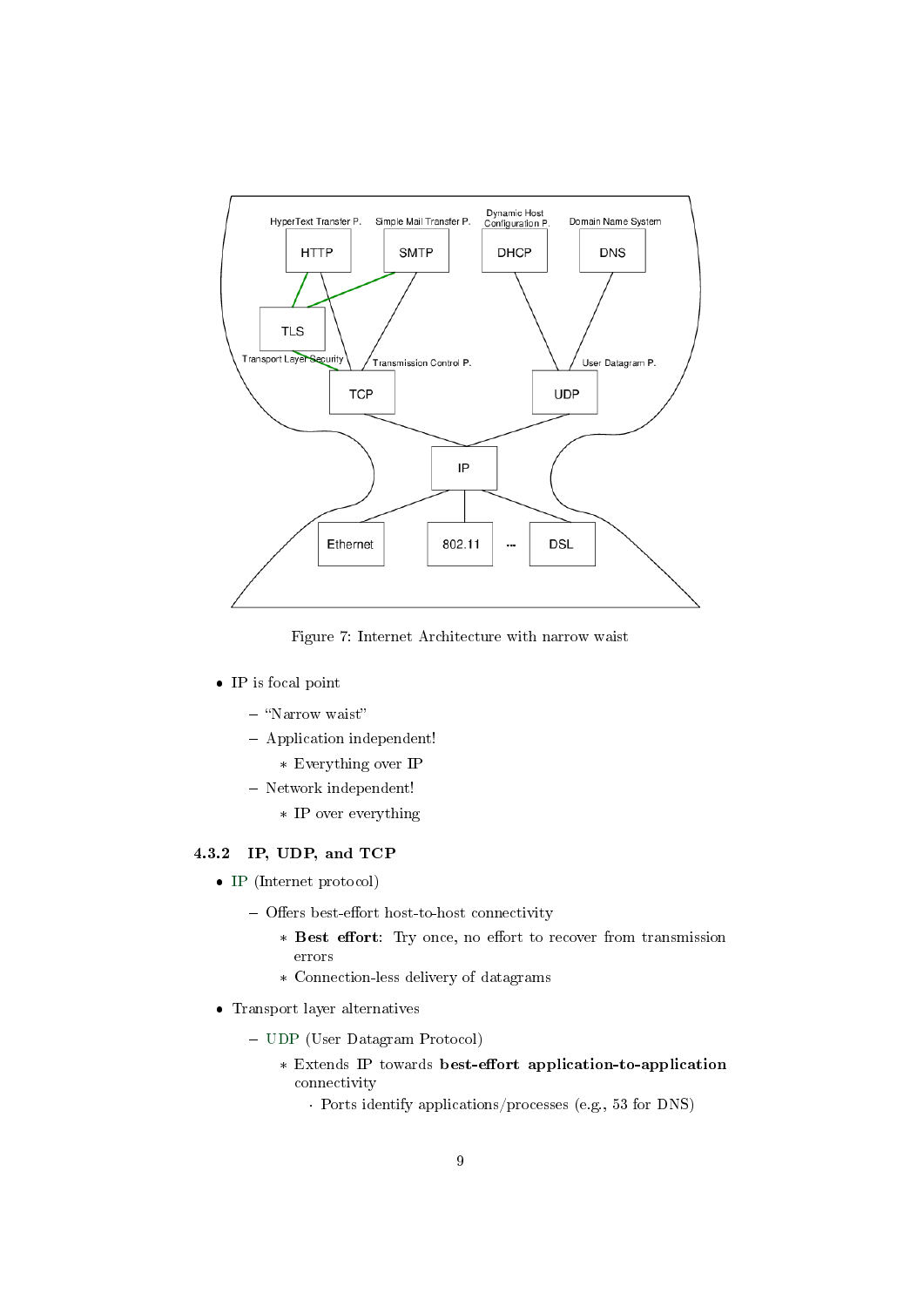#### · Connection-less

- [TCP](https://en.wikipedia.org/wiki/Transmission_Control_Protocol) (Transmission Control Protocol)
	- \* Offers reliable application-to-application connectivity
		- · Ports identify applications/processes (e.g., 80/443 for Web servers)
		- · Full-duplex byte stream
		- · Three-way handshake to establish connection
		- · Acknowledgements and timeouts for retransmissions

While this introduction does not aim to present individual protocols in detail, you should be able to explain the following:

IP is an acronym for "Internet Protocol" (and not for IP address). Currently, two IP versions are in use, namely IPv4 and IPv6. Every device that is connected to the Internet needs to have at least one IP address. Actually, IP addresses are bound to networking hardware of devices. For example, your smartphone's WiFi hardware might currently be configured with one IP address, while its  $\text{GSM} / \text{UTMS} / \text{LTE}$  modem might be configured with a different IP address. Obviously, those IP addresses are recongured when your devices moves between different networks: Your WiFi network at home probably uses a different range of IP addresses than the one at the university.

Messages transmitted via IP are called datagrams, and each datagram carries a source and a destination IP address. Ideally, a datagram sent from one host anywhere in the universe reaches its destination host based on forwarding and routing functionality coming with the Internet architecture.

IP is called *best-effort* protocol as participating devices give their best in one attempt to deliver messages. However, they do not make attempts to recover from transmission errors. You may find this interpretation of "best effort" surprising.

Also, note that IP works without a notion of connection, which means that individual datagrams sent between two devices may travel on different routes through the Internet.

Typically, multiple applications may run on each host. With modern OSs, those applications are managed as processes, and transport layer protocols such as UDP and TCP allow those end points to communicate. Both, UDP and TCP, add source and destination ports to IP, which are just integer numbers to be used by the OS to identify the processes as end points of the communication. Briefly, UDP is again a best-effort protocol. TCP adds functionality for reliable connections of byte streams from and to which processes can read and write arbitrary data. Such a connection is established by a so-called three-way handshake (see SYN, SYN/ACK, and ACK in the subsequent drawing), and reliability is guaranteed with retransmission mechanisms based on acknowledgements and timeouts.

#### 4.3.3 Drawing on TCP

Warning! External figure not included: "TCP basics!" © 2016 Julia Evans, all rights reserved from [julia's drawings.](https://drawings.jvns.ca/tcp-1/) Displayed here with personal permission. (See HTML presentation instead.)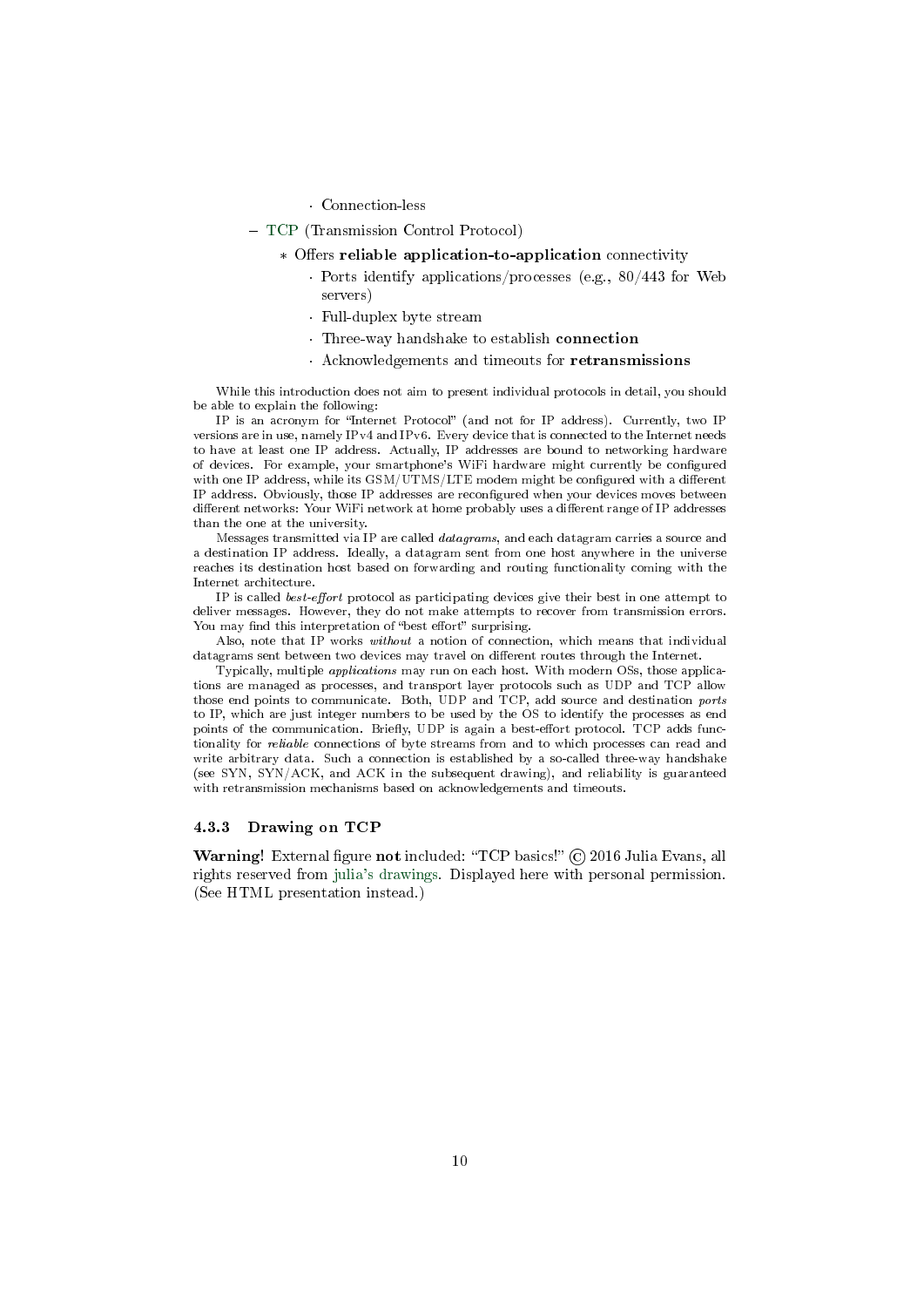## <span id="page-10-0"></span>5 Internet Communication

### 5.1 IP Stack Connections



Figure 8: "IP stack connections" by [Jens Lechtenbörger](https://lechten.gitlab.io/#me) under [CC BY-SA 4.0;](https://creativecommons.org/licenses/by-sa/4.0/) based on [work](https://commons.wikimedia.org/wiki/File:IP_stack_connections.svg) under [CC BY-SA 3.0](https://creativecommons.org/licenses/by-sa/3.0/) by [en:User:Kbrose](https://en.wikipedia.org/wiki/User:Kbrose) and [en:User:Cburnett](https://commons.wikimedia.org/wiki/User:Cburnett) by changing arrow labels; from [GitLab](https://gitlab.com/oer/figures/blob/master/DS/IP_stack_connections.svg)

Consider communication between two applications on Internet hosts A and B. As shown at the top, messages between A and B flow through two routers, connecting different underlying networks. The use of different protocol layers on hosts and routers is shown at the bottom. Hosts and routers use the Internet layer to forward each datagram via next hops based on the destination IP address. Transport and application layer information is only relevant at source and target hosts but not at intermediate hops. Transport layer protocols such as UDP and TCP provide end-to-end communication services for applications, while the application layer accommodates protocols such as HTTP, SMTP, and DHCP, each of which relies on transport layer protocol services for end-to-end communication.

#### 5.1.1 Drawing on MAC Addresses

Warning! External figure not included: "What's a MAC address?" © 2016 Julia Evans, all rights reserved from [julia's drawings.](https://drawings.jvns.ca/mac-address/) Displayed here with personal permission.

(See HTML presentation instead.)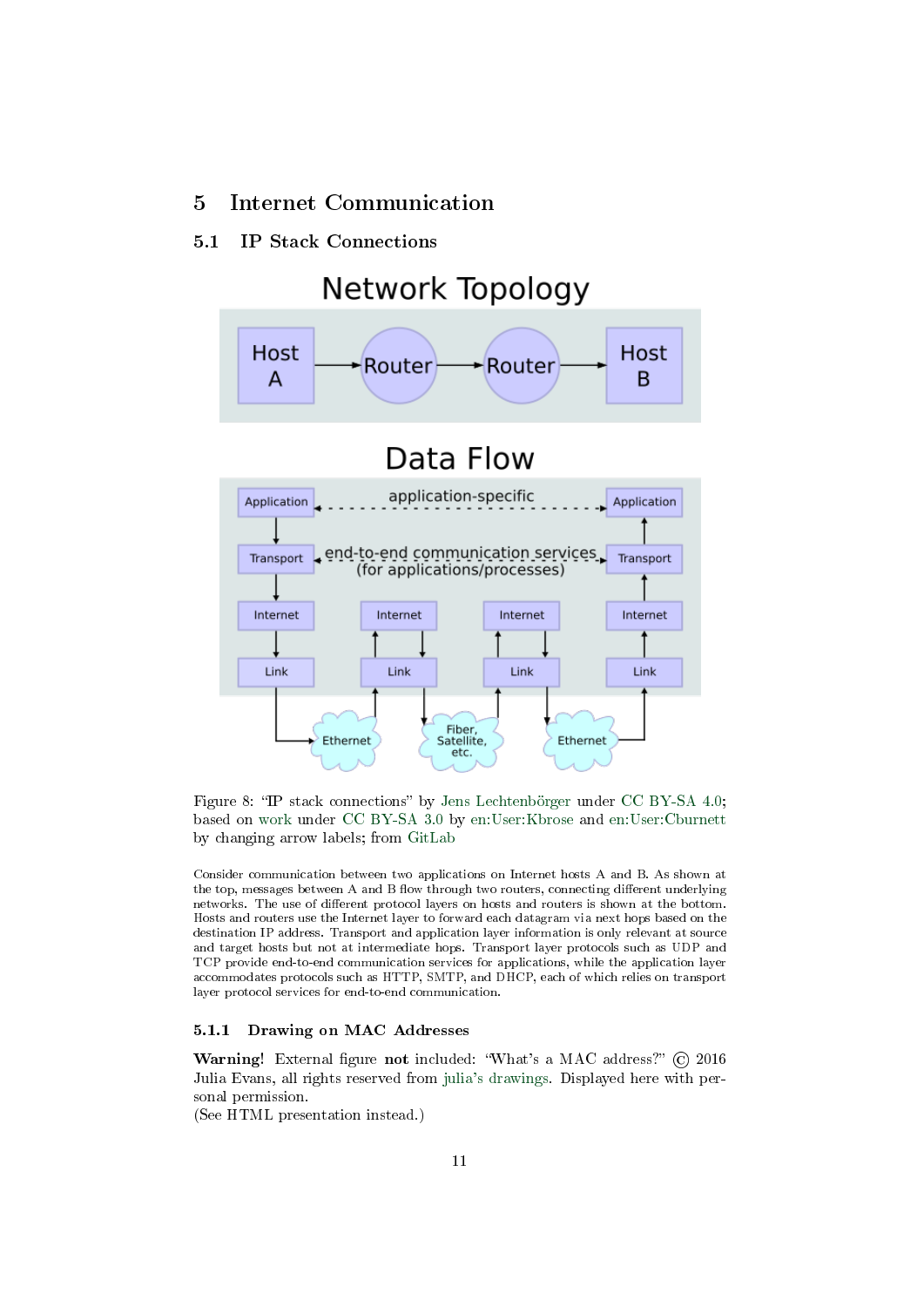#### 5.1.2 Drawing of Packet

**Warning!** External figure not included: "Anatomy of a packet"  $\odot$  2016 Julia Evans, all rights reserved from [julia's drawings.](https://drawings.jvns.ca/packet/) Displayed here with personal permission.

(See HTML presentation instead.)

[Again,](#page-6-2) this figure does not show the order of layers. Instead, it shows the order of bits and bytes in a message. The first bits encode MAC addresses as part of LAN headers, while the final bits belong to the application message. Verify that yourself with [Wireshark.](https://oer.gitlab.io/oer-courses/cacs/Wireshark-Demo.html)

#### 5.1.3 Typical Communication Steps (0/2)

- Prerequisites
	- Internet communication requires numeric IP addresses
		- \* Lookup of IP addresses for human readable names via DNS
			- · DNS is request-reply protocol
			- · DNS client (e.g., the browser) asks DNS server for IP address of name, e.g., query for www.wwu.de may result in 128.176.6.250
			- · (And more)
	- LAN communication requires MAC addresses
		- \* MAC (media access control) address: Hardware address of network card, e.g., for Ethernet, WiFi
			- · Typical format with hexadecimal digits: 02:42:fa:5c:4a:4a
		- \* Lookup of MAC addresses for IP addresses via ARP (Address Resolution P.)
			- · Send ARP request into local network: "If you have IP addresses x, what is your MAC address?
			- · ARP request is a broadcast: Sent to every device in LAN
			- $\cdot$  Device that has IP address x replies with its MAC address

#### 5.1.4 Typical Communication Steps (1/2)

- Ex.: Send HTTP message M to host www.wwu.de
	- 1. Perform DNS lookup for www.wwu.de
		- $-$  Returns IP address 128.176.6.250
	- 2. [Encapsulate](#page-13-1) M by adding TCP header
		- Source and destination TCP ports: Numbers that identify processes
			- \* Typically, destination port 80 for Web servers with HTTP (443 for HTTPS)
			- \* Random source ports for Web browsers
	- 3. Encapsulate TCP segment by adding IP header
		- Source and destination IP addresses
		- [Demux key](#page-13-1) to indicate that TCP segment is contained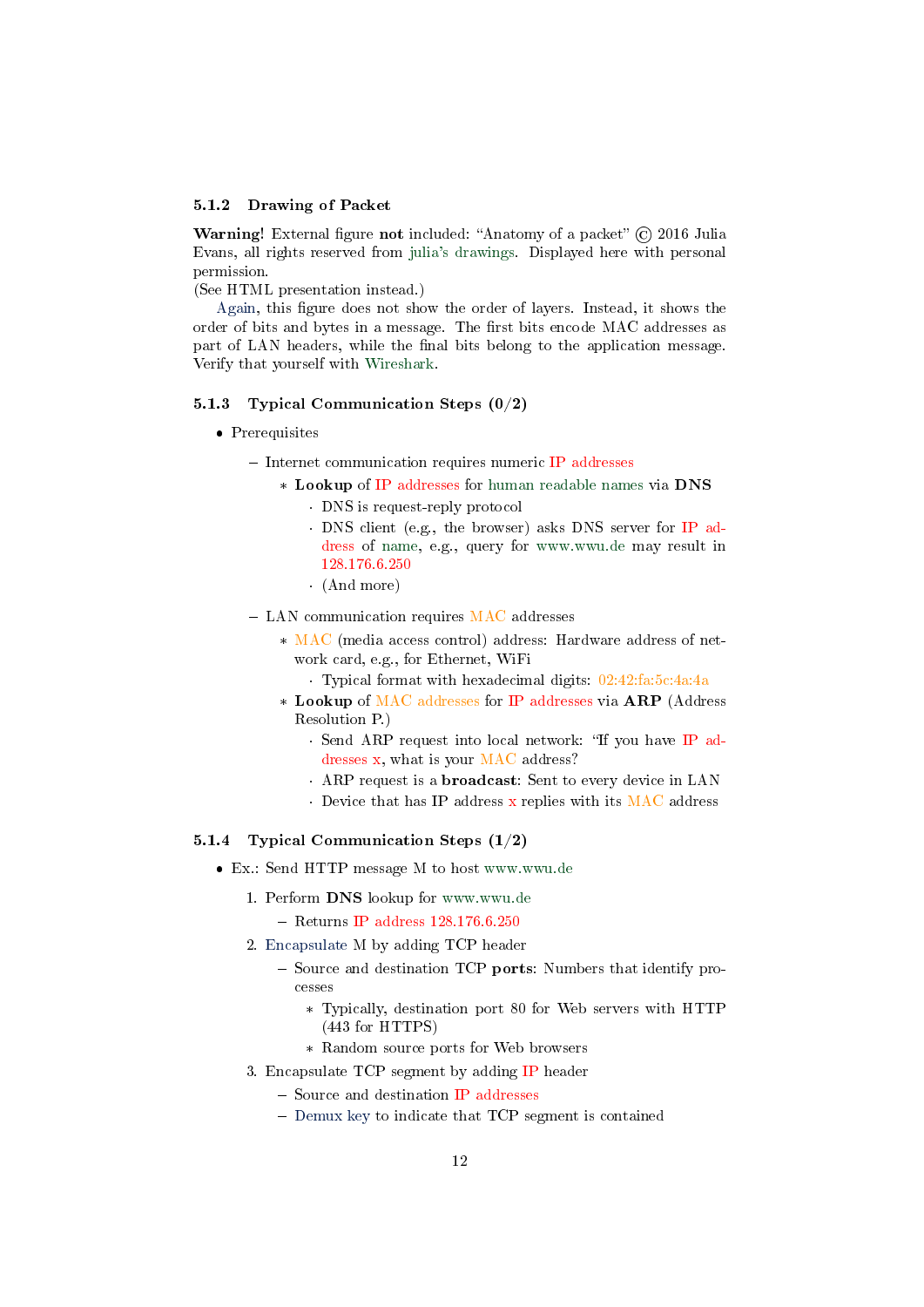#### 5.1.5 Typical Communication Steps (2/2)

- Ex.: Send HTTP message M to host www.wwu.de
	- 1. Perform DNS lookup for www.wwu.de
	- 2. Encapsulate with TCP header
	- 3. Encapsulate with IP header
	- 4. Routing decision to determine IP address of next hop router
		- Returns IP address  $IP_R$  within sender's network
		- $E. g., 128.176.158.1$  at my work, 192.168.178.1 at home
	- 5. ARP lookup to determine MAC address for  $IP_R$ 
		- $=$  E.g., 0:0:c:7:ac:0
	- 6. Encapsulate IP datagram with  $LAN-specific$  header with  $MAC$  address, send via LAN to router
	- Routers repeat steps  $(4)$   $(6)$  to forward M to final destination

#### 5.2 Encapsulation



Figure 9: Sample encapsulation of GET request

You should be able to explain this figure based on information of surrounding slides, roughly as follows.

At the top, you see a client sending an HTTP GET request as application message M to Web server S. The client does not care about any details of underlying layers beyond the fact that TCP is used for transmission, and it asks its Operating System (OS, for short) to transmit M to server S on port 80. The OS chooses an unassigned source port, here 42042, and encapsulates M in a TCP header, forming a TCP segment, called T.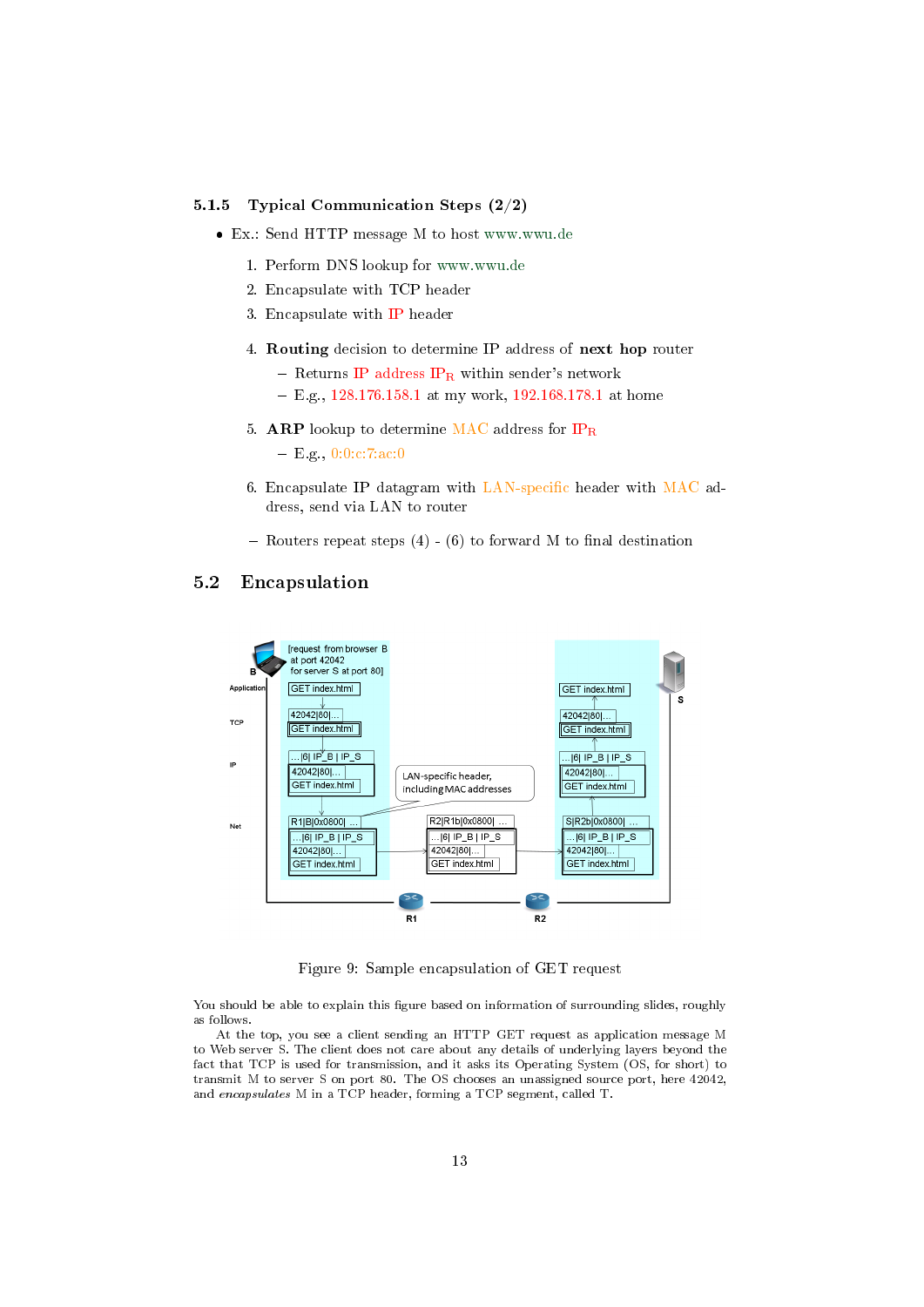As shown on the previous slide, a DNS lookup for S may be necessary, resulting in an IP address for S. Here, the IP addresses for browser and server are represented with IPB and IPS, resp. The OS encapsulates TCP segment T in an IP header to form an IP datagram D.

The OS is configured with IP addresses for a set of connected routers or uses protocols such as [DHCP](https://en.wikipedia.org/wiki/Dynamic_Host_Configuration_Protocol) to learn the IP address of at least one default router. It uses the target IP address  $IP<sub>S</sub>$  to perform a routing decision that determines the next hop router among its known routers, here R1.

With an ARP request, the OS determines the MAC address for R1's known IP address and builds a LAN header, say for WiFi transmission. Here, R1 denotes the MAC address for R1 and B the one of the sending machine's WiFi networking card. The resulting WiFi frame is broadcast into the neighborhood, where it may be seen by lots of devices. Receiving network cards check the target MAC address against their own; some may take a closer look even if the frame is not addressed to them, which is why it would have been a good idea to encrypt M before sending it down the protocol stack. Anyways, R1 receives the frame as well, traversing the first link.

As explained on the next slide, each header contains a demux key to indicate what type of data is encapsulated. When receiving data, the demux key allows to determine what next higher level should process the data. The demux key hex 800 in the WiFi header tells R1 that an IP datagram is contained, so its unwraps the frame header to obtain IP datagram D and sees that the datagram's IP target is  $IP_S$ , not itself. If R1 is curious or malicious, it may still take a look at the contained message M, just as any other router along the way. Again, encryption of M is necessary to prevent this.

Anyways, R1 performs a routing decision to bring datagram D closer to IPS, identifying R2 as next hop. It encapsulates D in another LAN header with its own source MAC address and a target MAC address for R2 (potentially again using ARP) and injects the resulting frame into the LAN shared with R2. Such router-to-router communication may be repeated several times before the final router injects a frame into the target LAN, where S receives it and unwraps headers layer by layer until M reaches the Web server process.

I suggest to use the free software [Wireshark](https://www.wireshark.org/) to inspect DNS and ARP requests, frames, headers, and messages of your devices, see my [Wireshark demo.](https://oer.gitlab.io/oer-courses/cacs/Wireshark-Demo.html)

#### <span id="page-13-1"></span>5.3 Encapsulation and Demux Keys

#### Encapsulation

- Protocol specific header added for each layer
	- \* Starting from "pure" application message
	- \* Headers prepended when moving down the protocol stack
- Headers "unwrapped" when moving up again
- Demux key
	- $-$  Identifies recipient protocol at next higher layer
	- Different protocols use different forms of demux keys (see previous slide)
		- \* Ethernet header contains type field (IPv4 = 0x0800, ARP = 0x0806)
		- \* IP header contains **protocol** field (TCP = 6, UDP = 17)
		- \* TCP header contains port (application id) as demux key

#### 5.4 Review Questions

## <span id="page-13-0"></span>6 Conclusions

#### 6.1 Summary

Computer networks are general purpose networks